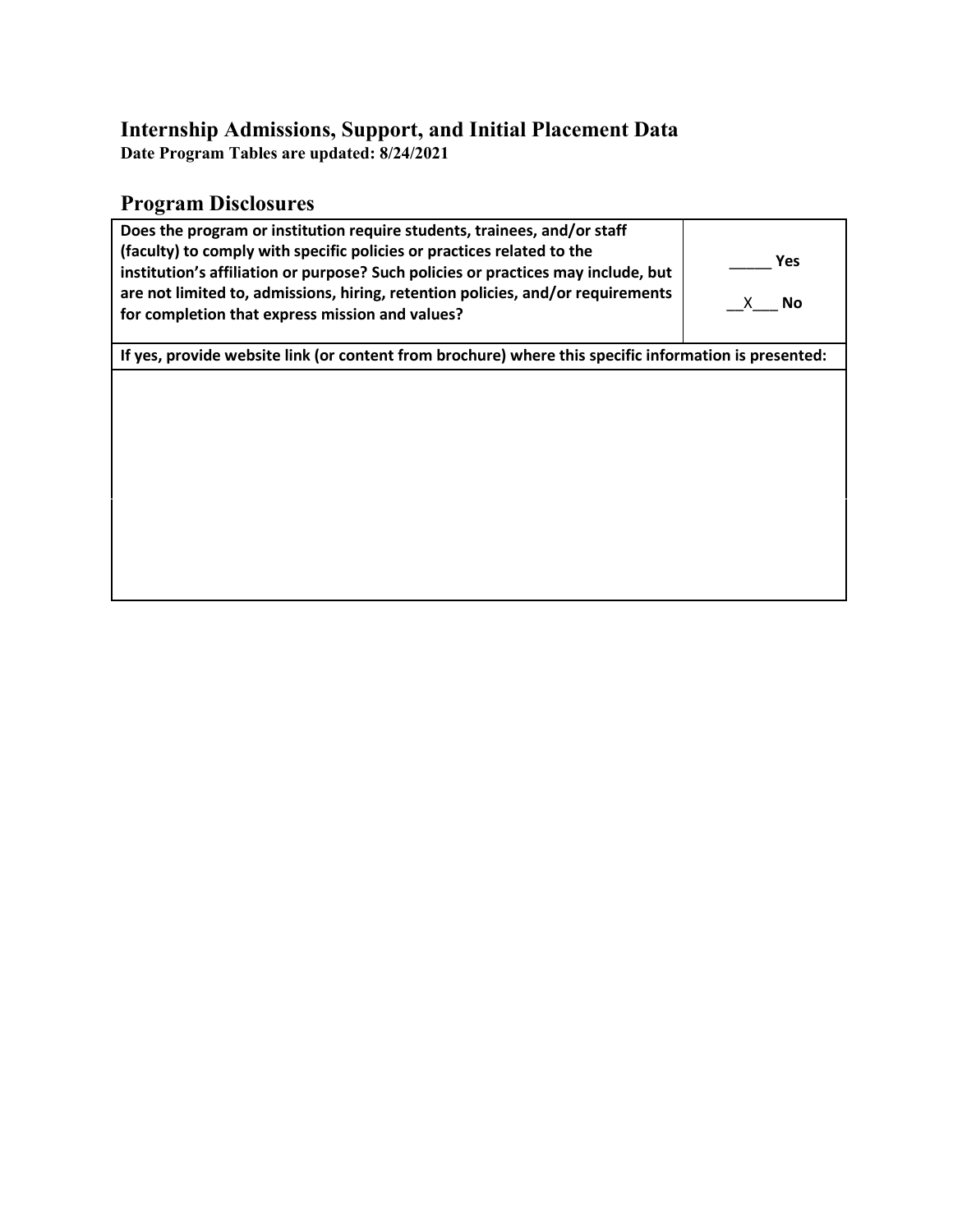## **Internship Program Admissions**

**Briefly describe in narrative form important information to assist potential applicants in assessing their likely fit with your program. This description must be consistent with the program's policies on intern selection and practicum and academic preparation requirements:**

Internships are offered for fourth and fifth year students enrolled in accredited doctoral programs in clinical or counseling psychology who have completed course work and doctoral level clinical practica in intervention and assessment. Specifically, the program requires that applicants have received a minimum of 500 direct contact intervention hours and 150 direct contact assessment hours *at the time of application*.

Intern applicants are required to have their qualifying examinations complete and dissertation proposals approved prior to application. Preference is given for candidates who will have their dissertations completed prior to the start of internship. Enrollment in an APA accredited program is strongly preferred. The internship is designed for the student seeking forensic training within a program that provides a broad-based clinical training experience. Some experience in forensic psychology is necessary.

#### **Does the program require that applicants have received a minimum number of hours of the following at time of application? If Yes, indicate how many:**

| Total Direct Contact Intervention Hours      | No | Yes | Amount: 500 |
|----------------------------------------------|----|-----|-------------|
| <b>Total Direct Contact Assessment Hours</b> | No | Yes | Amount: 150 |

#### **Describe any other required minimum criteria used to screen applicants:**

- 1) Fourth or fifth year student in a clinical or counseling psychology doctoral program
- 2) Qualifying examinations complete by application date
- 3) Dissertation proposal approved by application date
- 4) Forensic practicum experience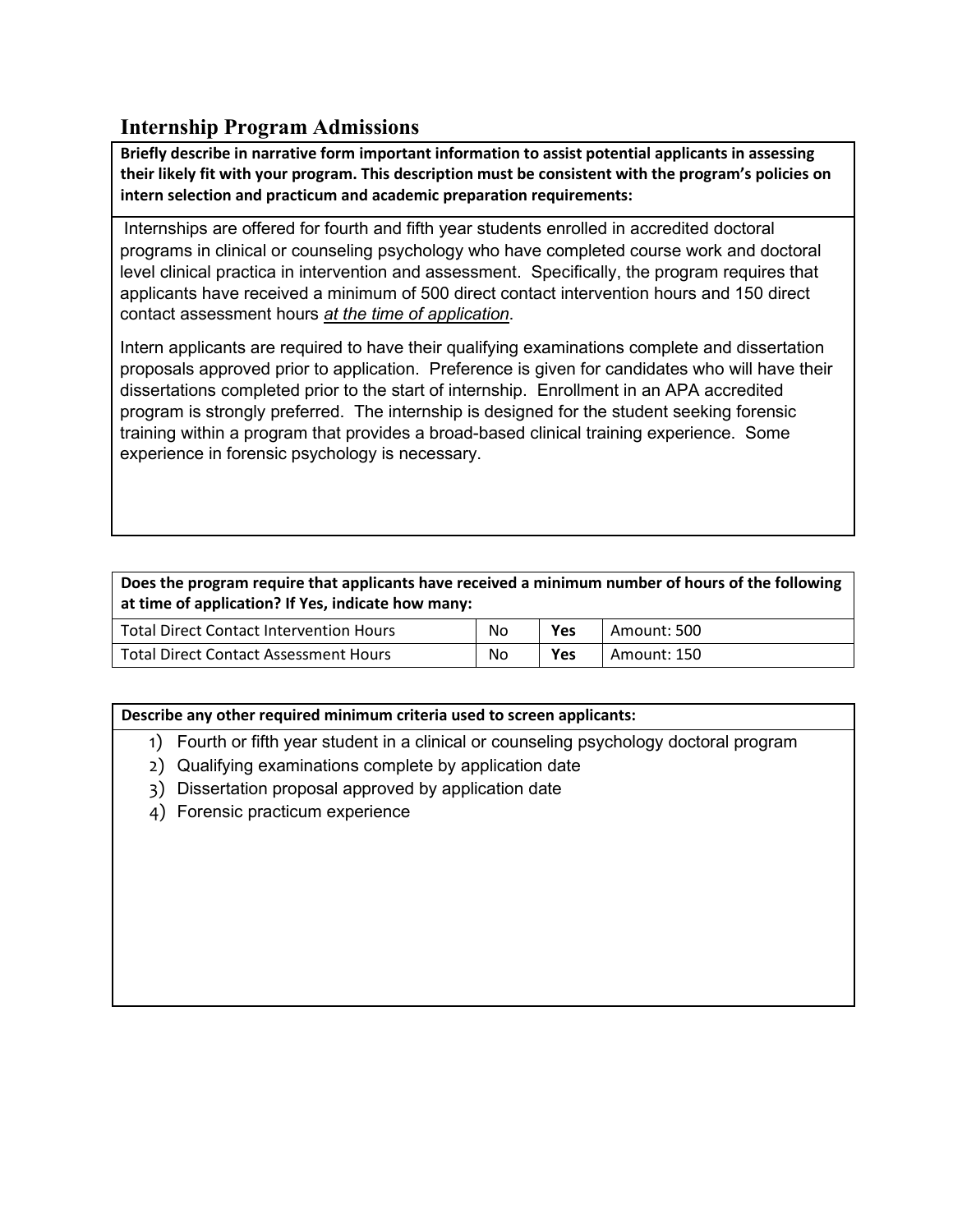| Annual Stipend/Salary for Full-time Interns                  | \$47,016   |     |
|--------------------------------------------------------------|------------|-----|
| Annual Stipend/Salary for Half-time Interns                  | N/A        |     |
| Program provides access to medical insurance for intern?     | <b>Yes</b> | No. |
| If access to medical insurance is provided:                  |            |     |
| Trainee contribution to cost required?                       | <b>Yes</b> | No. |
| Coverage of family member(s) available?                      | Yes        | No. |
| Coverage of legally married partner available?               | <b>Yes</b> | No. |
| Coverage of domestic partner available?                      | <b>Yes</b> | No. |
| Hours of Annual Paid Personal Time Off (PTO and/or Vacation) | 84         |     |

Hours of Annual Paid Sick Leave 1996

excess of personal time off and sick leave? **Yes** No

### **Financial and Other Benefit Support for Upcoming Training Year\***

\*Note. Programs are not required by the Commission on Accreditation to provide all benefits listed in this table

In the event of medical conditions and/or family needs that require extended leave, does the program allow reasonable unpaid leave to interns/residents in

Other Benefits (please describe):

Forty (40) Hours of Annual Professional Training